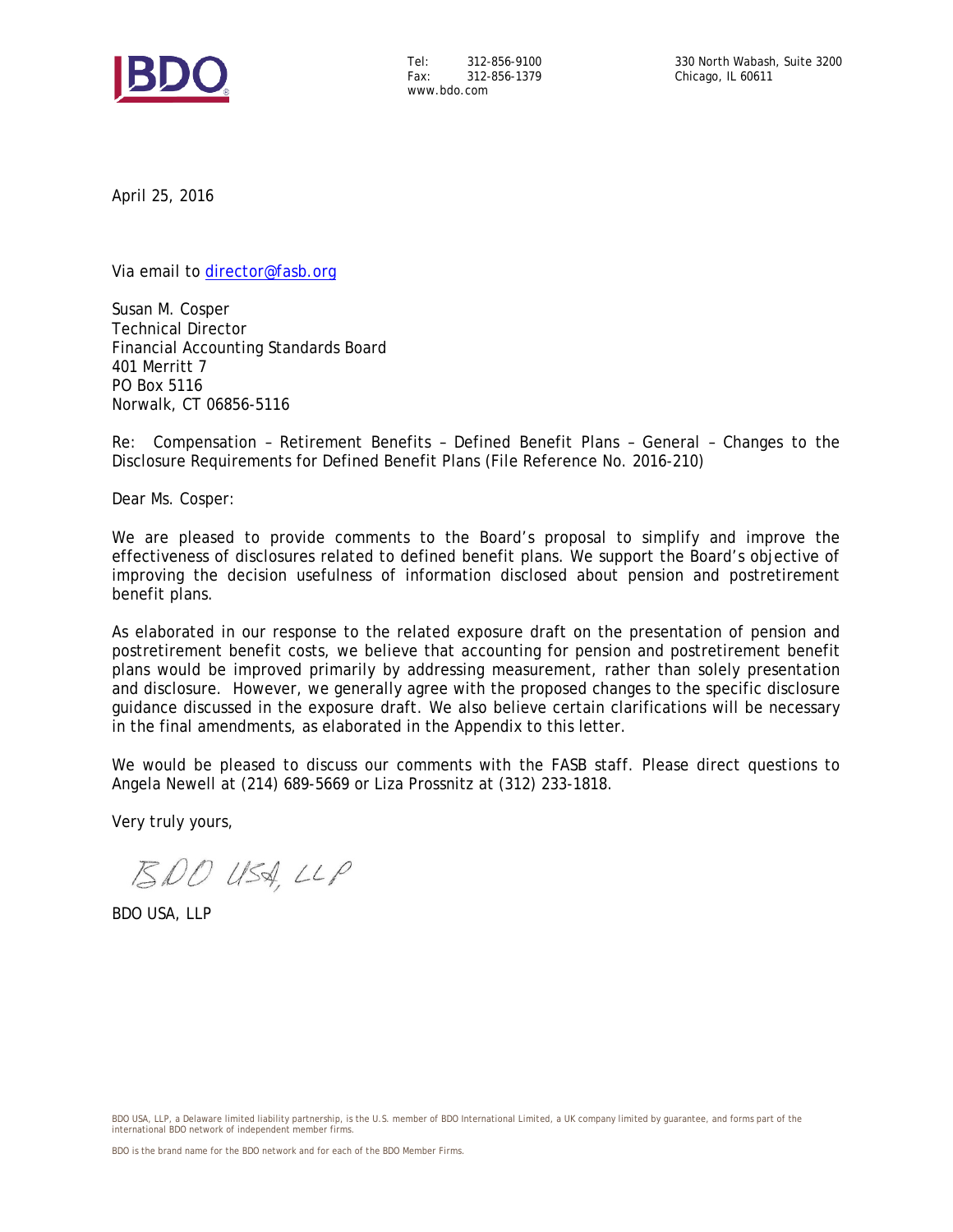# **Appendix**

*Question 1: Would the proposed amendments result in more effective, decision-useful information about defined benefit pension and other postretirement plans? If not, please explain why. Would the proposed amendments result in the elimination of decision-useful information about defined benefit pension and other postretirement plans? If yes, please explain why.* 

We agree that the proposed amendments would result in more effective, decision-useful information. Specifically, we believe that a focus on disclosures related to defined benefit plans that are material to the entity, and the removal of minimum requirements, allow companies to use judgment when deciding what disclosures are relevant to the users of their financial statements.

We generally agree with the proposal to remove certain information currently required to be disclosed. However, we recommend that the Board reconsider the decision to eliminate the disclosure of the accumulated benefit obligation (ABO). Although we note the Board's considerations in paragraph BC12, we also note that the ABO is the measure most consistent with a remeasured projected benefit obligation resulting from a curtailment or settlement. Given the trend in the United States of limiting the use of defined benefit plans, we believe that the ABO may provide relevant information for users.

# *Question 2: Are the proposed disclosure requirements operable and auditable? If not, which aspects pose operability or auditability issues and why?*

We believe that the proposed disclosure requirements are both operable and auditable, with one exception. The requirement to explain significant changes in the benefit obligation or the plan assets when those changes are not otherwise apparent in other disclosures will likely be challenging both to apply and to audit. First, it is difficult to determine which changes would be considered significant in this context, yet not already apparent in other disclosures. ASC 715-30- 35-63B explains that plan amendments, settlements and curtailments represent significant events. However, those types of plan changes are already required to be disclosed given their overall impact to the plan. Second, the gain or loss component of net benefit cost is an overall reflection of the change in assumptions related to both plan assets and actuarial assumptions. Because those assumptions are not independent, but impact each other and combine to either exaggerate or dampen the impacts of other assumptions, it will likely be difficult to identify the changes that most significantly impact the gain/loss. As such, we recommend the Board eliminate this proposed amendment. If the Board chooses to retain the proposal, we believe it will be important for the Board to clarify what is meant by the term significant in this context, and to provide examples of the types of changes that would likely result in disclosure.

### *Question 3: Would any of the proposed disclosures impose significant incremental costs? If so, please describe the nature and extent of the additional costs.*

Generally, we do not believe that the proposed amendments would impose significant incremental costs on preparers. The vast majority of the information included in the proposed amendments is already available to preparers.

We do, however, question the costs and benefits associated with the requirement to make separate disclosures about foreign and domestic plans, regardless of whether those plans use the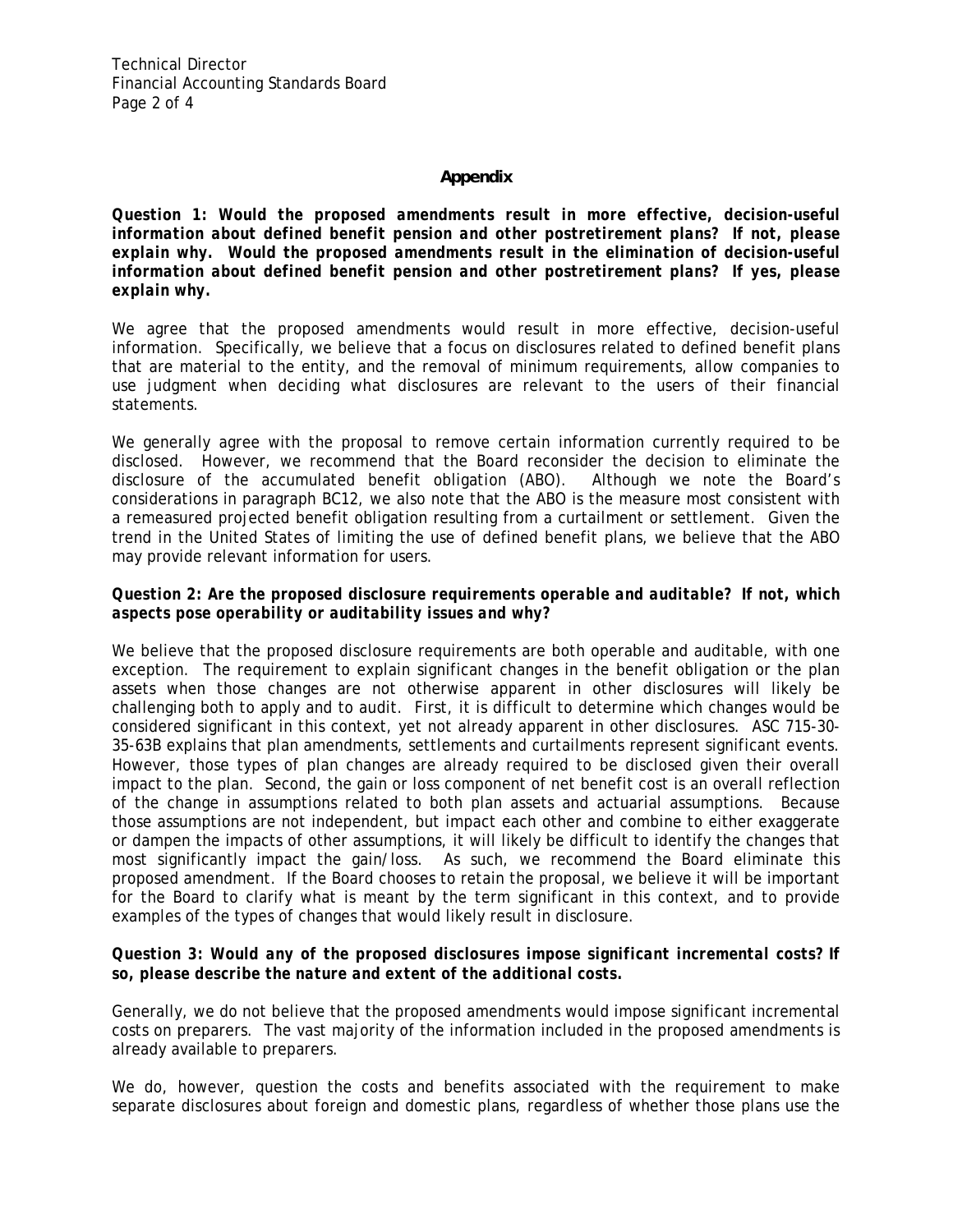same or similar assumptions. While generating the information to be disclosed would likely not impose significant incremental costs, we believe the high likelihood of significant duplication would result in increased costs to preparers, as it will unnecessarily lengthen the defined benefit plan footnote. In addition, users of the financial statements will likely find it more difficult to identify truly important information. We note the Board's concerns in BC27 that domestic users may not understand the regulatory requirements governing foreign plans, including funding commitments. As such, we recommend that the Board consider requiring a brief discussion of the regulatory environment for foreign plans along with the plan description proposed in 715-20-50-1E instead of requiring separate disclosures for domestic and foreign plans.

#### *Question 4: Are there any other disclosures that should be required by Subtopic 715-20 on the basis of the proposed Concepts Statement or for other reasons? Please explain why.*

We recommend that the Board consider requiring disclosure of the expected long-term return on plan assets to be used in the fiscal period after the balance sheet date. Although we acknowledge that the footnotes to the financial statements do not typically include forward looking information of this nature, we note that paragraph BC16 of the proposed Concepts Statement indicates that "information in those disclosures [oriented toward the future] is appropriate if it is either dictated by a current known condition or embedded within a current measurement used within the financial statements." Because the expected long-term return on plan assets is used in determining the amount of net periodic benefit cost to be recognized throughout the fiscal year, the rate is determined at the beginning of that year based on information as of the previous balance sheet date. Therefore, this rate is both dictated by a current known condition and available during the financial reporting process. In addition, we believe the rate represents decision-useful information.

### *Question 5: Are there any other disclosure requirements retained following the review of Subtopic 715-20 that should be removed on the basis of the proposed Concepts Statement or for other reasons? Please explain why.*

We note in paragraphs BC 32 through BC 34 of the Exposure Draft that the Board considered revising the requirement to disclose the employer's best estimate of contributions expected to be paid to the plan during the next fiscal year, but ultimately decided to retain that requirement. Although we acknowledge that paragraph BC16 of the proposed Concepts Statement requires disclosure of forward-looking information in some circumstances, as noted above, paragraph BC16 further concludes that "expectations and assumptions about the future that were not within a current measurement would generally not be appropriate for requirement in notes." Based on this language in the proposed Concepts Statement, we recommend that the Board reconsider the requirement to disclose the employer's best estimate of contributions expected to be paid to the plan during the next fiscal year, and instead require disclosure only of the amounts required by laws or regulations during the next fiscal year. We believe that the regulatory requirements related to minimum pension contributions are sufficiently understood that determining the amounts required to be contributed to the plan would be both operable and auditable.

*Question 6: How much time would be needed to implement the proposed amendments? Should the amount of time needed to implement the proposed amendments by nonpublic entities be different from the amount of time needed by public entities? Should early adoption be permitted? If yes to either question, please explain why.*